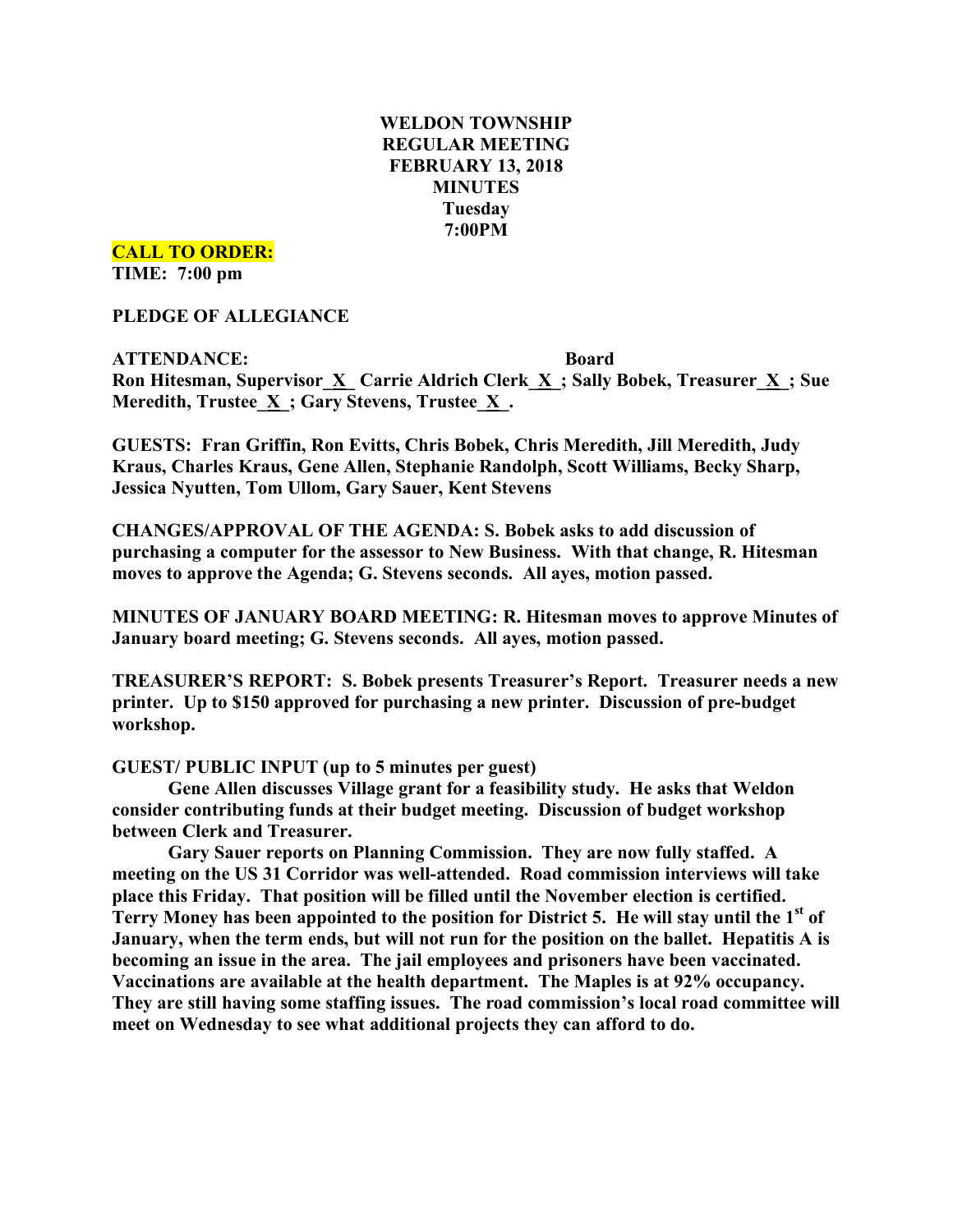## **REPORTS:**

**ZONING ADMINISTRATOR: Craig Meredith gives a verbal report. He has been contacted regarding a solar farm on Crystal Mountain property. He has been contacted about a trailer on Elm and Brookland, regarding Colfax and the Village. Two citations were sent out, one for the Village and one for Colfax Township. Mr. Meredith has received a fax regarding putting a pole barn up in Colfax Township.**

**JPC: JPC has held three meetings since the Weldon Board's last meeting. While Mr. Meredith was in the hospital, JPC hired someone to take his place. A special meeting was held regarding Mr. Meredith coming back to work, with a doctor's note. A citizen came to the last planning commission to talk about a treehouse campground development. Bryce Gibbs came to the last meeting to discuss some tiny houses he would like to build. They held an election of officers. Peggy Minster and Shelley Greene remain the Chair and Secretary, respectively. S. Bobek presents the JPC Annual Report, and Weldon's share, which is due April 1st , 2018.**

**NUISANCE ABATEMENT REPORT: Discussion of contract with the Nuisance Abatement Officer, which states he is a yearly employee, and is required to submit a report each month, and should be paid each month, not just April through October. Issue to be discussed at next monthly board meeting.**

**LIQUOR INSPECTOR REPORT: R. Hitesman presents liquor inspector report. No issues.**

**BUDGET REPORT: C. Aldrich presents budget report. Discussion. G. Stevens moves to increase 101-799 \$500, 101-801 \$4,000, 209-801 \$800, 333-000 \$34.77, 528-000 \$1515, 851-000 \$3000, bringing \$2,000 forward from general checking to put into the contingency fund, withdrawing \$10,227.77 from contingency to cover the increases; S. Bobek seconds. Clerk takes the roll call vote: Gary Stevens, yes; Sally Bobek, yes; Sue Meredith, yes; Carrie Aldrich, yes; Ron Hitesman, yes. Motion passed.**

**SUPERVISOR COMMENTS: Ron Hitesman and Debra Franke attended Board of Review training last week. Dave Kane will help with March Board of Review. Discussion of changes to the restrooms at town hall. Quotes will need to be obtained to upgrade the restrooms. Discussion of ideas for the Day Use Park. Discussion of possible improvements to property at the end of Haze Road. Discussion of possibility of bridge or walkway. G. Sauer will bring it up at the road commission meeting. S. Meredith asks regarding having the Day Use Park trash receptacle removed. Clerk will call Republic Waste to pick it up.**

**CLERK COMMENTS: None.**

**UNFINISHED BUSINESS: None.**

## **NEW BUSINESS:**

**Discussion of forming Weldon Township Planning Commission. Discussion of applicants. Discussion of Board of Appeals. After discussion, Sally Bobek moves to appoint the following applicants to the Weldon Township Planning Commission: Sue Meredith, Fran Griffin, Robert Aldrich, Chris Bobek, Becky Sharp, Chuck Kraus, and Scott Williams; C. Aldrich seconds. All ayes, motion passed. Clerk will contact other applicants. C. Aldrich moves to direct the Weldon Township Zoning Commission to submit, before March 13,**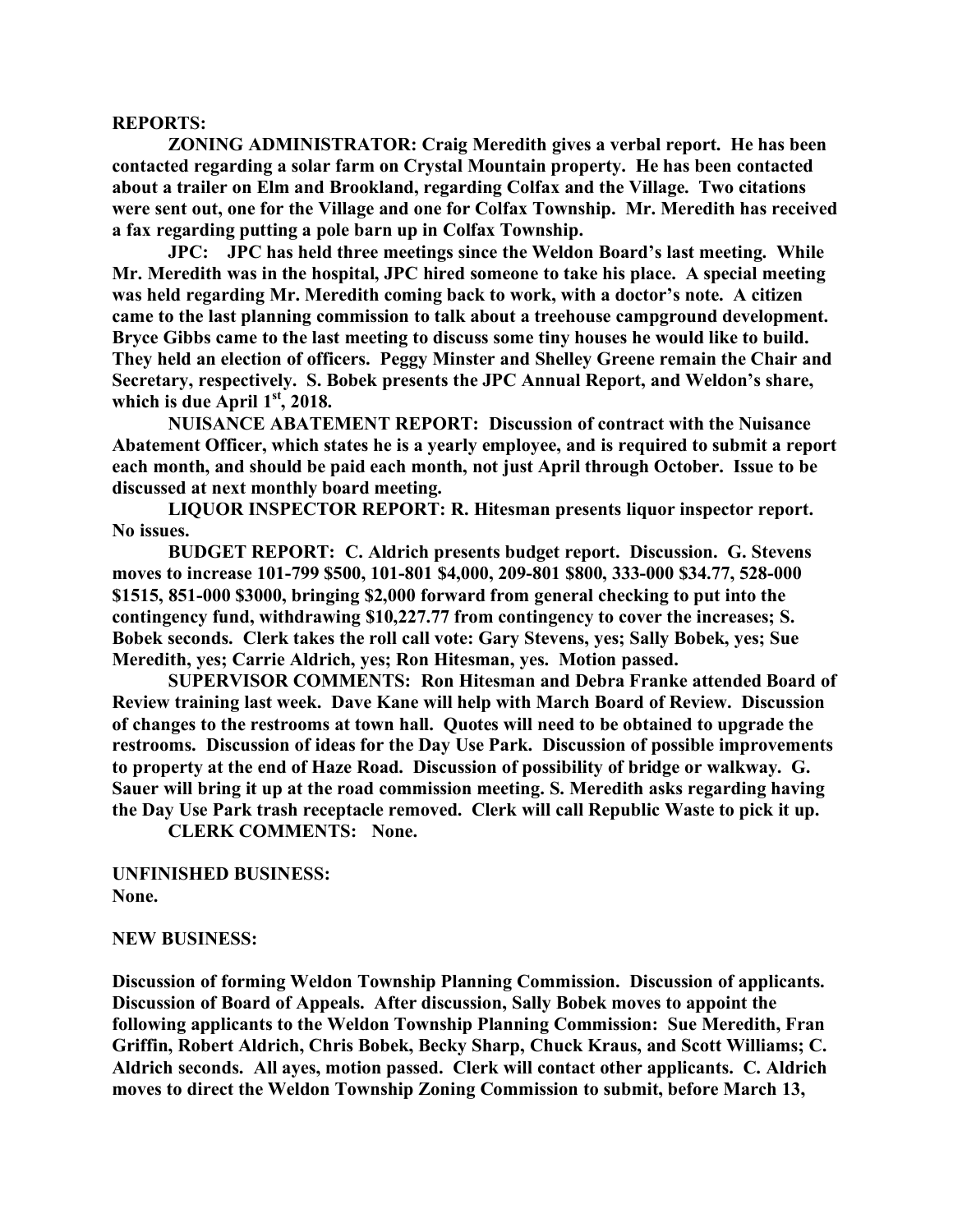**2018, recommendations as to the provision of an interim zoning ordinance; S. Bobek seconds. All ayes, motion passed. Discussion of paying zoning commission members \$25 a meeting. C. Aldrich moves to amend the budget to add a new budget item of \$1,000 for the new planning commission; G. Stevens seconds. All ayes, motion passed. C. Aldrich moves to pay the planning commission members \$25 per meeting, until the next township board budget meeting; S. Bobek seconds. Clerk takes the roll call vote: Sue Meredith, yes; Ron Hitesman, yes; Gary Stevens, yes; Sally Bobek, yes; Carrie Aldrich, yes. Motion passed. Discussion of need to swear the planning commission members in before the first meeting.**

**Discussion of purchase of QuickBooks Software for treasurer, as one option advised by Baird, Cotter & Bishop, P.C. Clerk and Treasurer will meet with Baird, Cotter & Bishop to go over how to reconcile monthly with QuickBooks. R. Hitesman moves to allow the treasurer to obtain a copy of QuickBooks software; G. Stevens seconds. Discussion. Clerk takes a roll call vote: Sally Bobek, yes; Carrie Aldrich, yes; Ron Hitesman, yes; Sue Meredith, yes; Gary Stevens, yes. Motion passed.**

**Discussion of correspondence from Benzie County Central Dispatch requesting emergency contact numbers. Ron Hitesman, Sally Bobek and Sue Meredith agree to be after-hours contacts for the Benzie County Dispatch.**

**Discussion of Surrender Fee necessary to Municipal Retirement Systems, for Lee Kane and Karri Stevens. C. Aldrich moves that the township pay the surrender fee for employees no longer working at the township. Discussion. G. Stevens moves the township pay the surrender fee; S. Meredith seconds. Clerk takes the roll call vote: Sue Meredith, yes; Gary Stevens, yes; Sally Bobek, no; Ron Hitesman, yes; Carrie Aldrich, yes. Motion passed.**

**Discussion of MetroAct Permit renewal for Ascending Technologies. S. Bobek moves the Board sign the Acentek Right-of-Way Permit Extension; C. Aldrich seconds. All ayes, motion passed.**

**Discussion of FOIA Request from Crystal Mountain regarding a past blight complaint in Weldon Township.**

**Discussion of request for a timeline for Weldon's withdrawal from the Joint Planning Commission. Clerk will draft letter for the Joint Planning Commission that the township plans to withdraw on March 13th, 2018, and the clerk will write them a check for the balance remaining in the JPC checking account. Clerk will review lease agreement for zoning administrator and see what is required to terminate.**

**Discussion of purchase of a computer for Assessor. Assessor states, by law, she must return township records if she is no longer working for the township. Also, all of the township information is available at the Equalization Department. A backup of the assessor's information is on a flash drive in the Supervisor's office.**

**Discussion of an office in the township not receiving heat. Supervisor will call the heating company for repair.**

## **BILLS:**

| Craig Meredith, Day Use Park/Plowing | 300.00        |
|--------------------------------------|---------------|
| David Kane, Website Maintenance      | 60.00         |
| Julie Lonn, Town Hall Cleaning       | 50.00         |
| <b>Apex Software</b>                 | 595.50        |
| <b>MI Dept of Licensing</b>          | <b>130.00</b> |